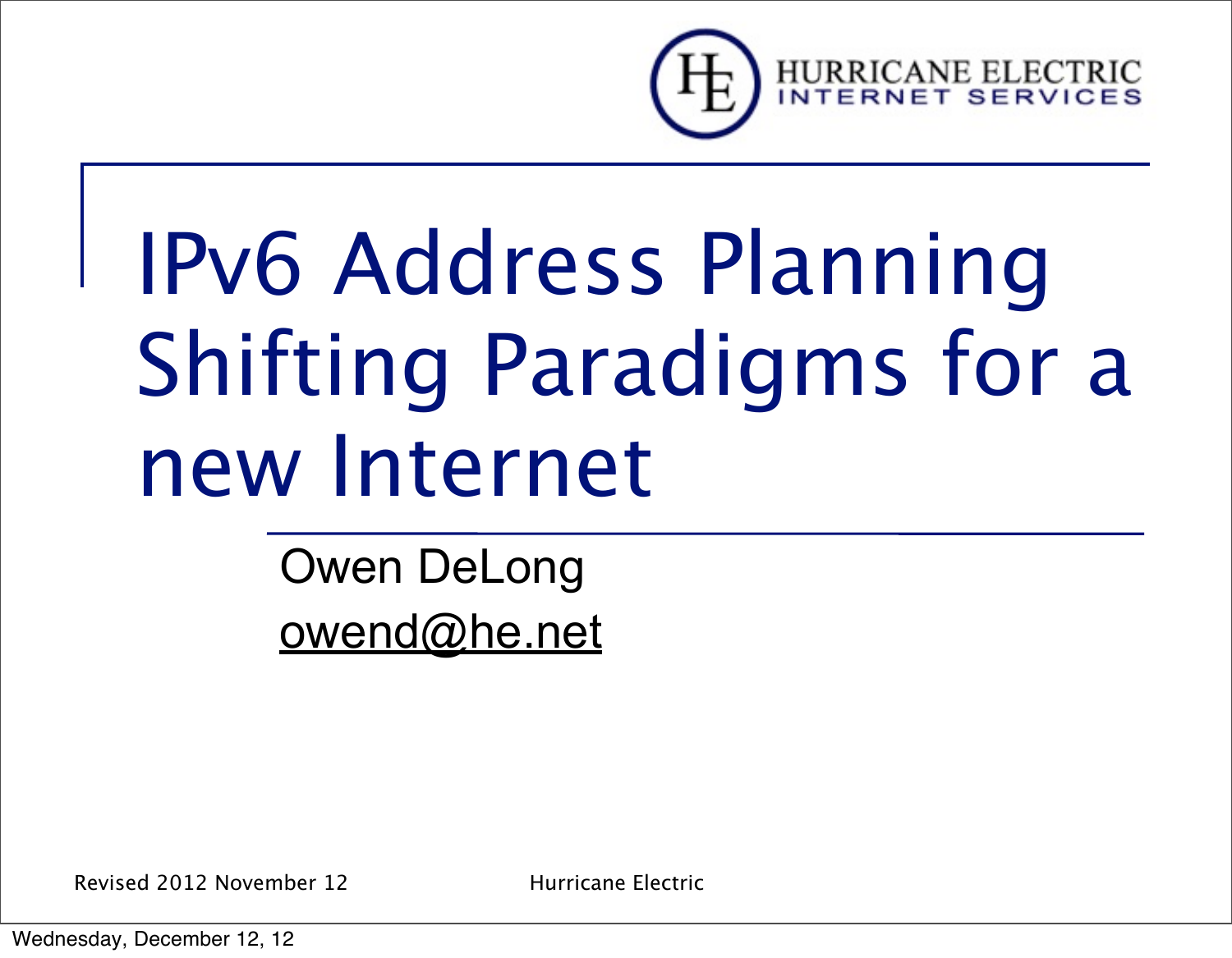### Acknowledgements

- Special thanks for:
	- □ Content and graphics:
		- Mukom Akong Tamon (AfriNIC)
		- Nishal Goburdhan (AfriNIC)
	- Research, Data, and graphics
		- Geoff Huston (APNIC)
	- $\Box$  Inviting me to present this
		- Srinivas Chendi (APNIC)
	- □ Attending
		- All of you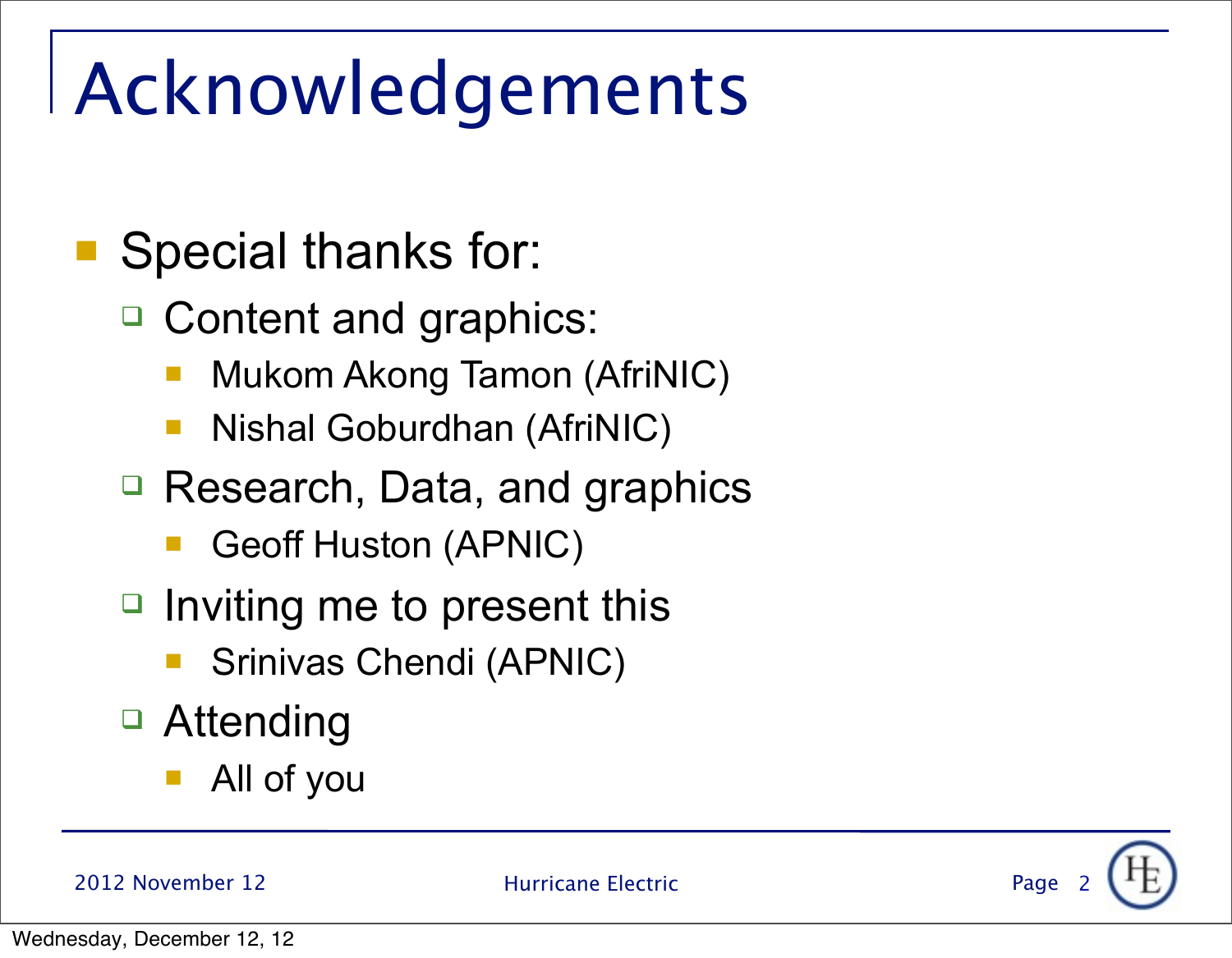#### IPv6 -- The basics Anatomy of a Global Unicast address

| 3 bits | 9 bits                | 20 bits                     | 16 bits                             | 16 bits    | 64 bits      |  |
|--------|-----------------------|-----------------------------|-------------------------------------|------------|--------------|--|
| 001    | <b>IANA</b><br>to RIR | <b>RIR to</b><br><b>ISP</b> | <b>ISP to</b><br>End<br><b>Site</b> | <b>Net</b> | Interface ID |  |
| 001    | <b>IANA</b><br>to RIR | <b>RIR to End Site</b>      |                                     | <b>Net</b> | Interface ID |  |
| 3 bits | 9 bits                | 36 bits                     |                                     | 16 bits    | 64 bits      |  |

- Every end site gets a /48
- Global Unicast currently being allocated from 2000::/3
	- Top: Provider assigned
	- Bottom: Provider Independent

2012 November 12 **Hurricane Electric** Page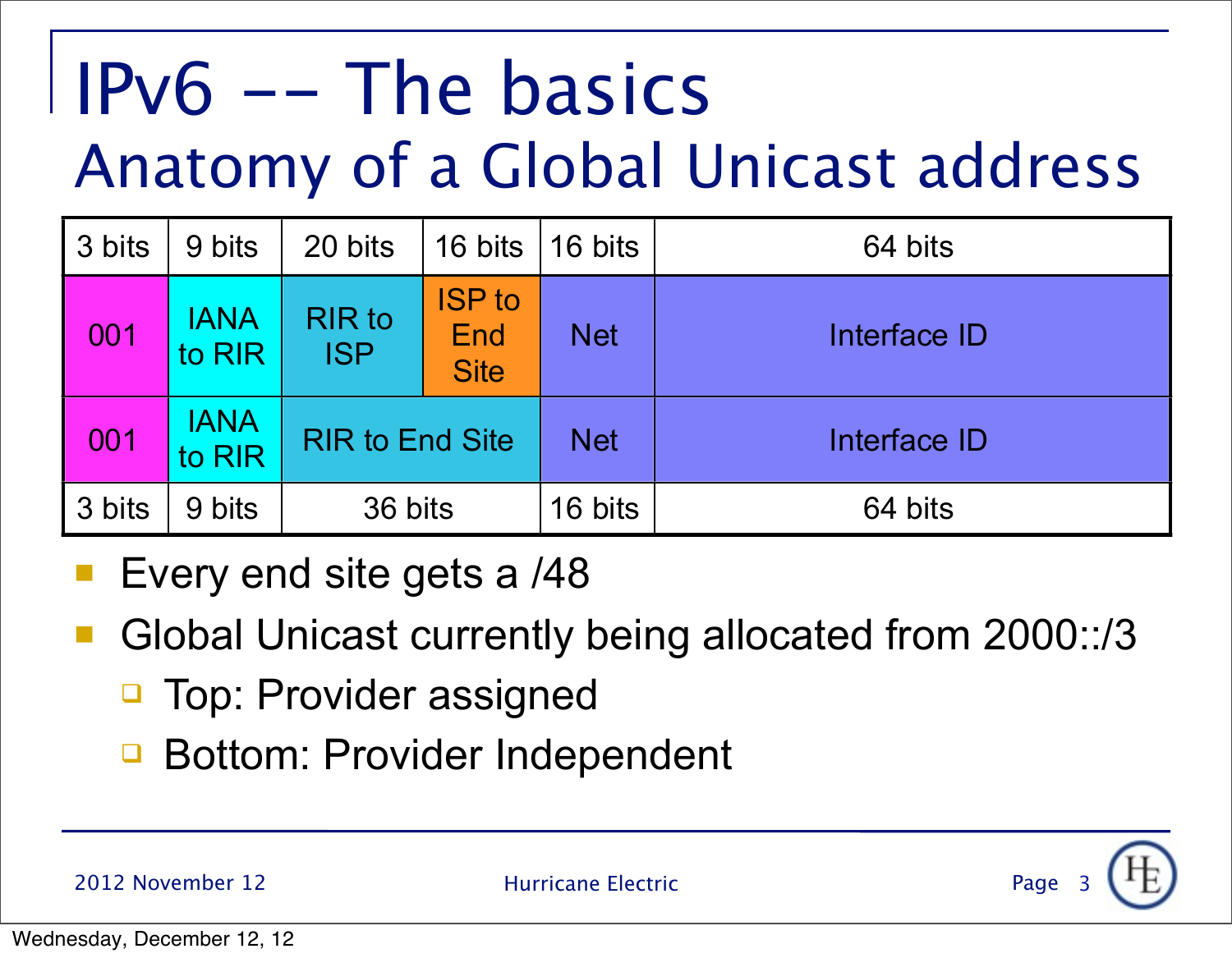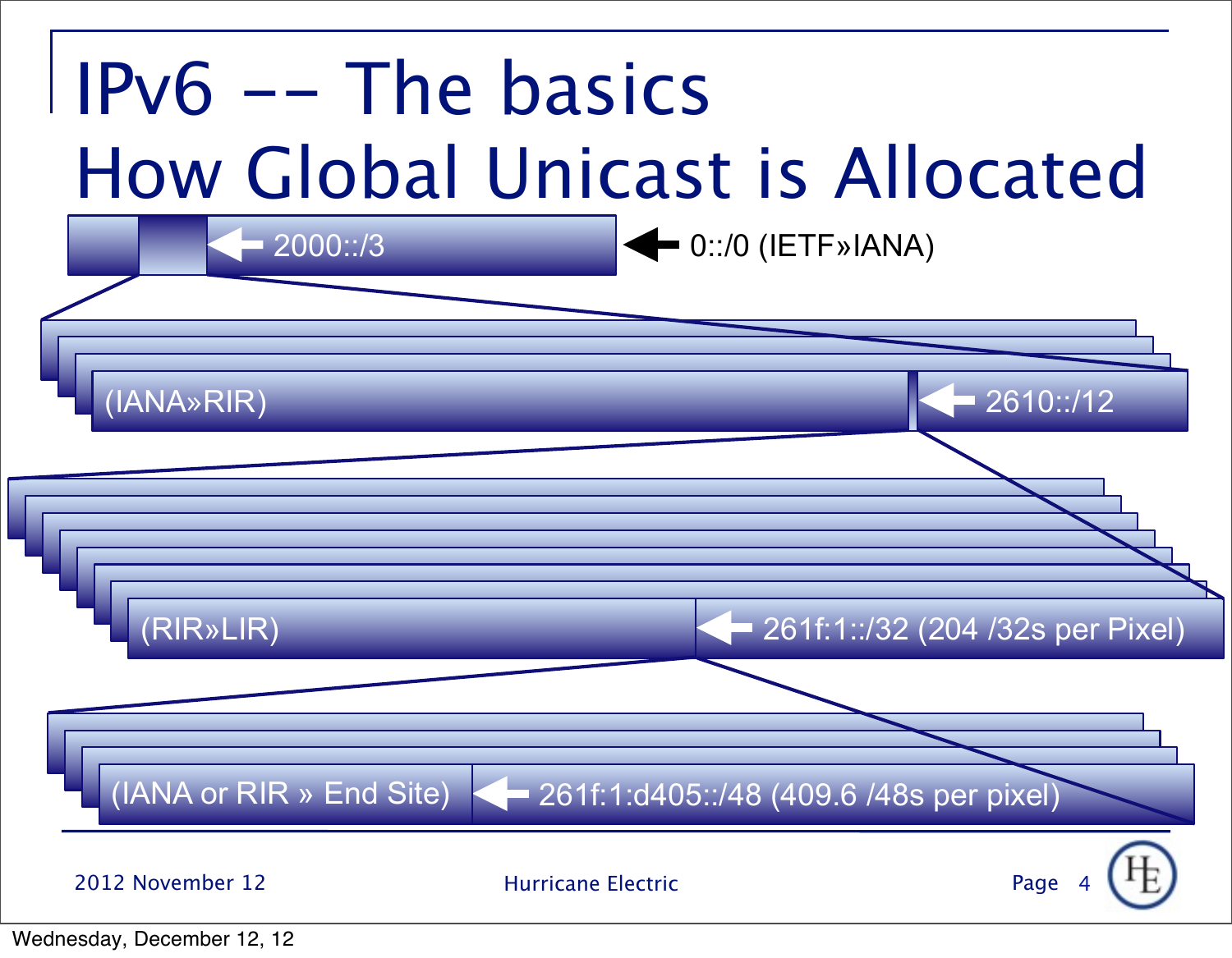#### IPv6 -- The basics How Global Unicast is Allocated



- The Numbers:
	- 8/3s, one of which is in use
	- $\Box$  512/12 allocations to RIRs in first /3 (6 used so far)
	- 1,048,576 LIR /32s in each RIR /12
	- 65,536 /48 Assignments in each /32

2012 November 12 Hurricane Electric

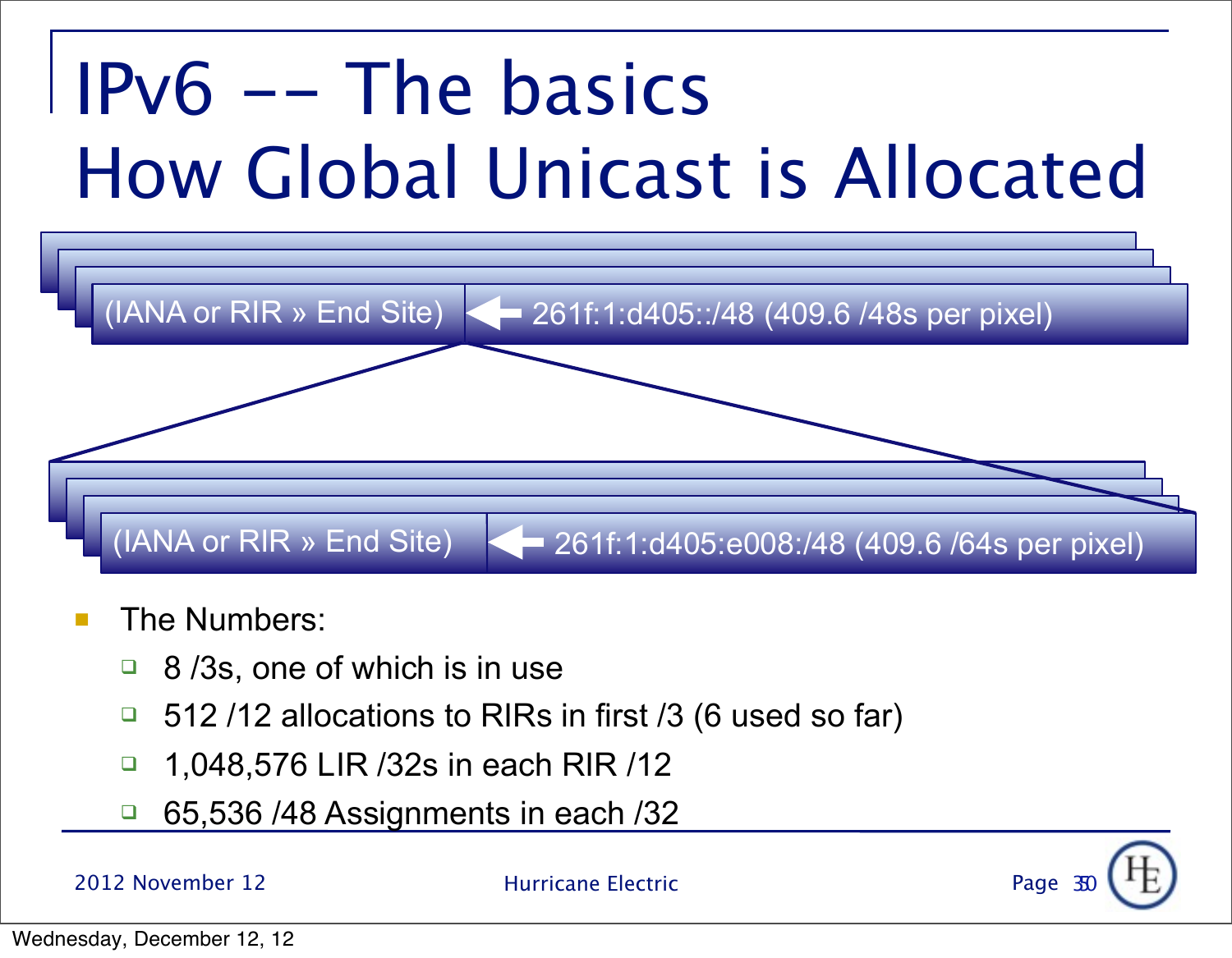## IPv6 -- Address Planning Don't oversimplify too much!

- **There are lots of people saying "ISPs get** /32s, end sites get /48s."
- **That's an unfortunate oversimplification.**
- ISPs get AT LEAST a /32 and can get whatever larger allocation they can justify.
- End sites should get at least a /48 and should be given whatever larger assignment they can justify.

2012 November 12 **Hurricane Electric Electric** Page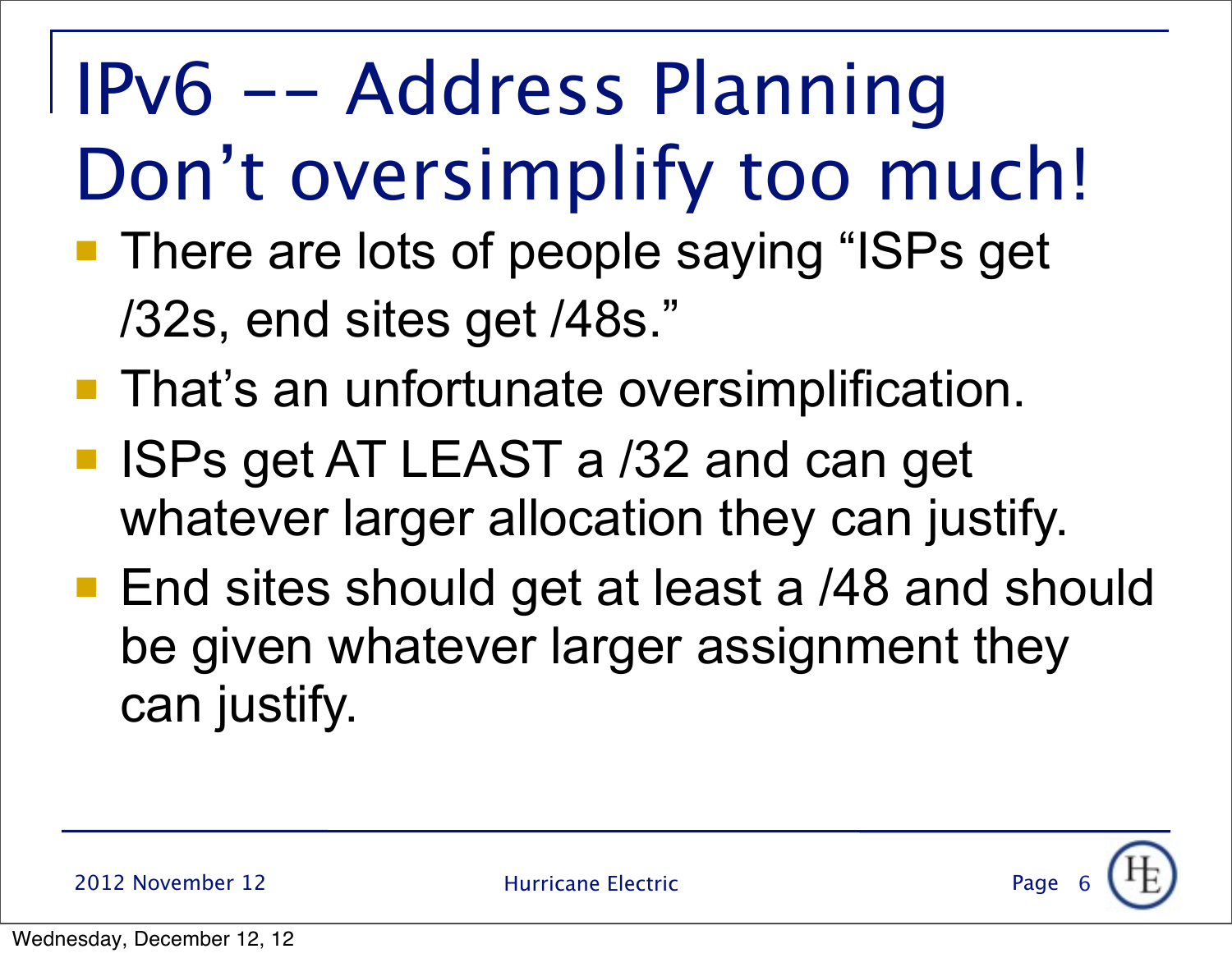#### Plan a Trial vs. Plan a Deployment

- **There's really nothing to be saved by** planning your trial address structure separately.
- Take your best stab at planning your real deployment and use that.
	- $\Box$  If you're right, you don't have to renumber a bunch of customers to go from trial to production.
	- $\Box$  If you're wrong, you probably got better data about how you were wrong and why.

2012 November 12 **Hurricane Electric** Page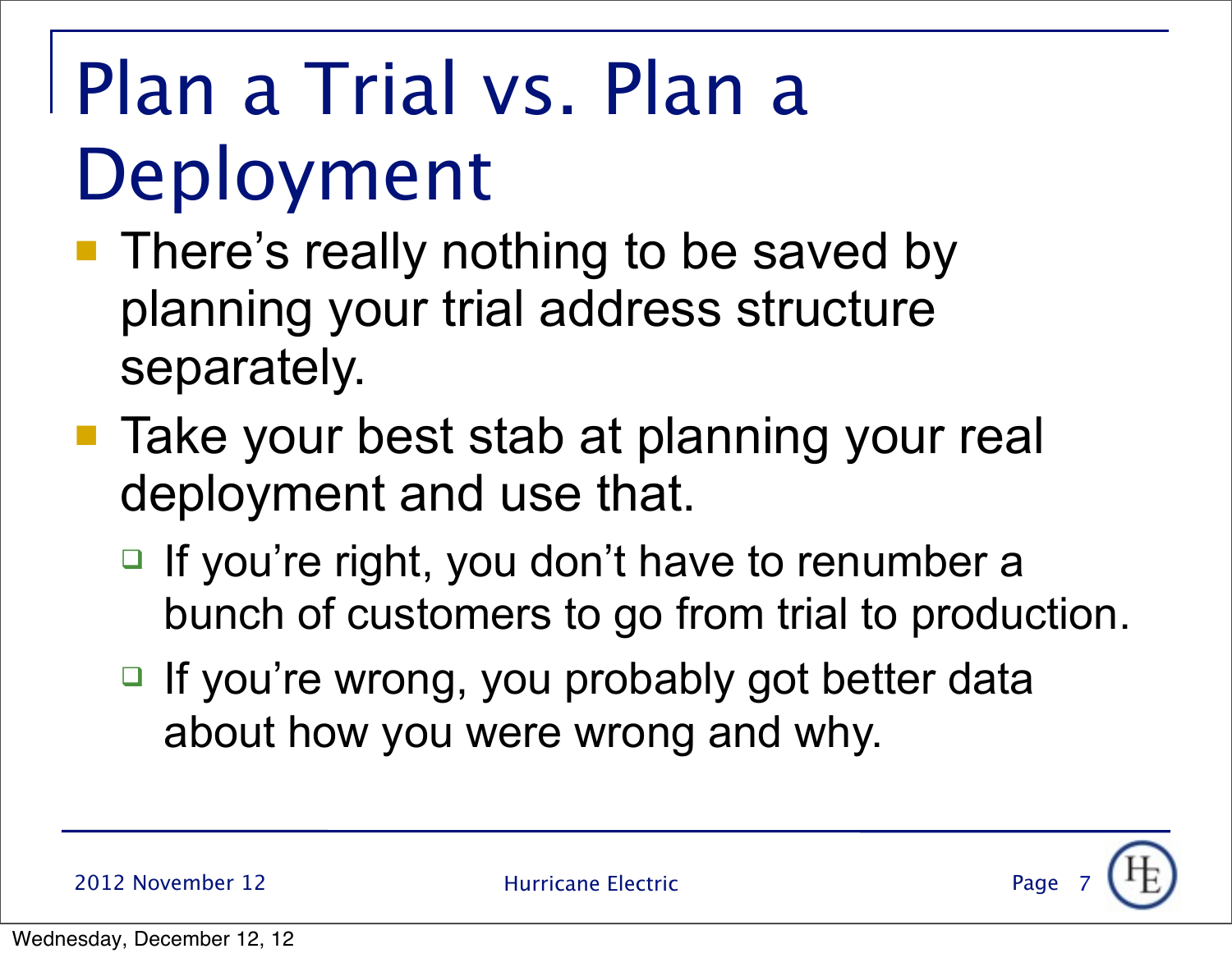## IPv6 -- Address Planning Methodology

- Don't start with a predetermined size and figure out how to make your needs fit within it.
- Start by analyzing your needs and apply for a prefix that will meet those needs.
- **If** In your analysis, it's worth while to try and align allocation units to nibble boundaries. A nibble boundary is a single hex digit, or, a number 2<sup>^</sup>n such that n is a multiple of 4. (e.g. 16, 256, 4096, 65536...)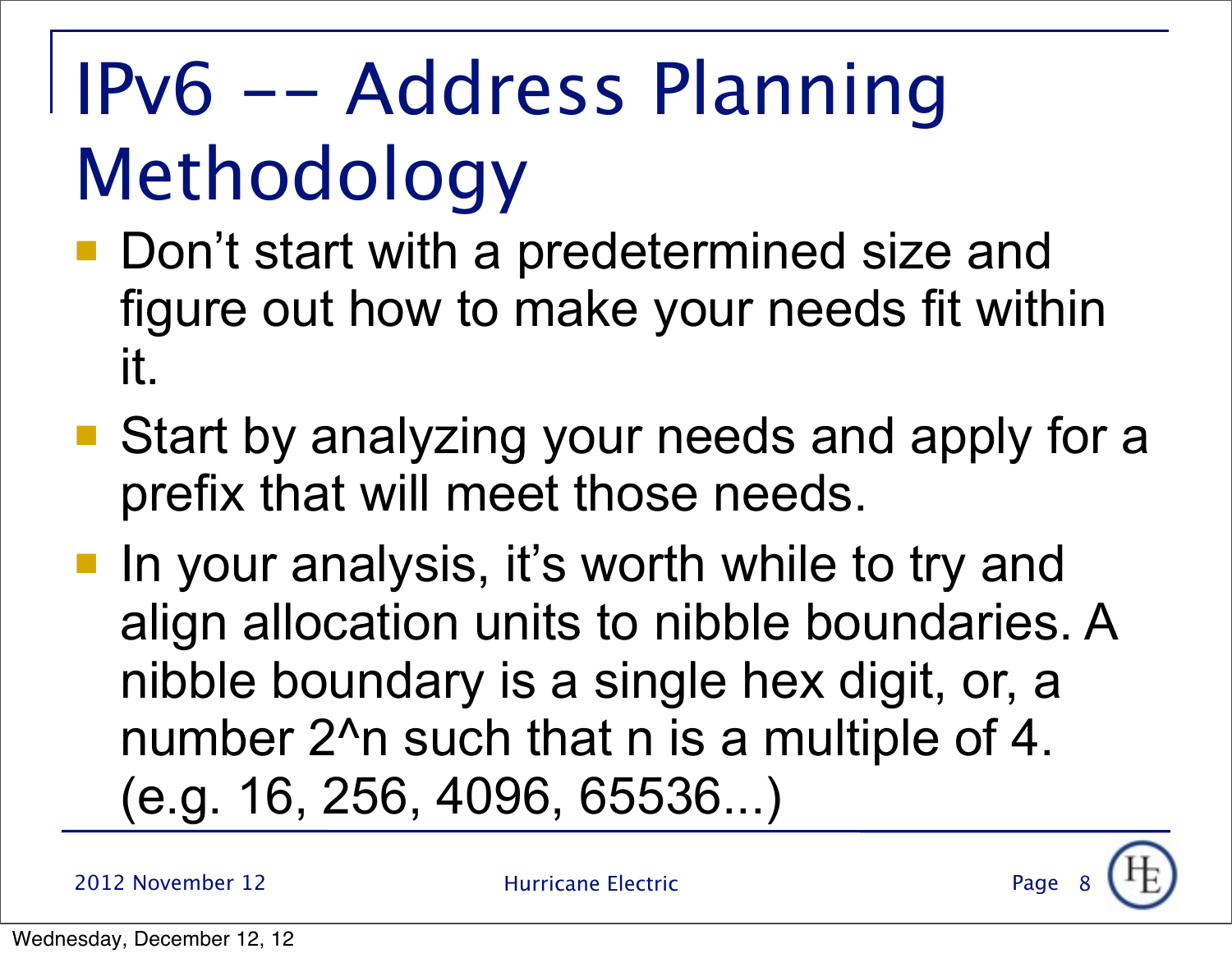#### IPv6 Address Planning Analysis (ISP version)

- Start with the number of end sites served by your largest POP. Figure a /48 for each. Round up to the a nibble boundary. (if it's 3,000 end sites, round up to 4096, for example... a /36 per POP.
- Next, calculate the number of POPs you will have. Include existing POPs and likely expansion for several years. Round that up to a nibble boundary, too. (140 POPs, round up to 256).

2012 November 12 **Hurricane Electric** Page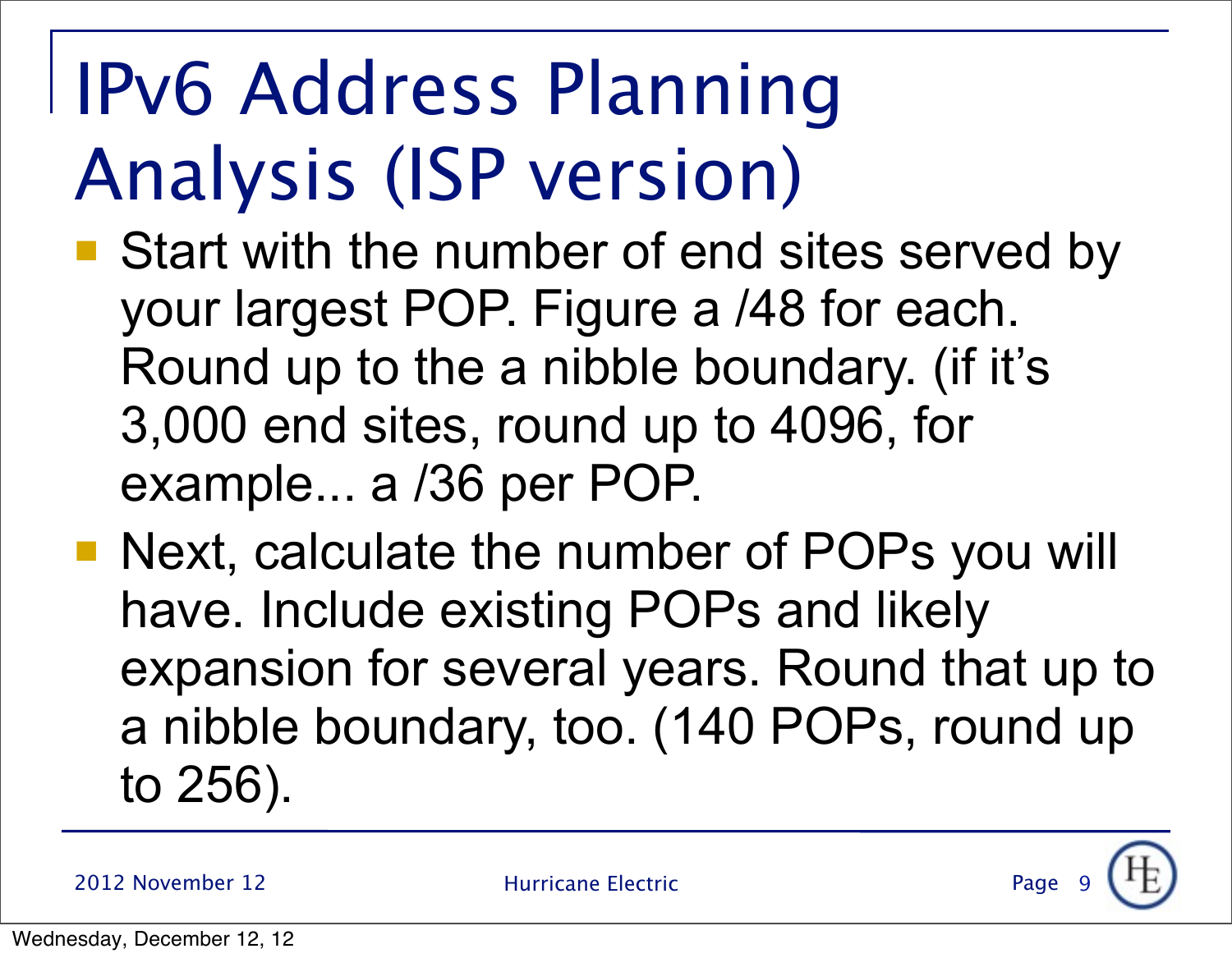#### IPv6 Address Planning Analysis (ISPs)

- **Now that you have an address size for each** POP (4096 = 12 bits in our example) and a number of POPs (256 = 8 bits in our example), you know that you need a total of POP\*nPOPs /48s for your network (4096\*256=1,048,576 or 12+8=20 bits).
- 48 bits 20 bits is 28 bits, so, you actually need a /28 to properly number your network.
- You probably could squeeze this into a /32, but, why complicate your life unnecessarily?

2012 November 12 **Hurricane Electric** Page 12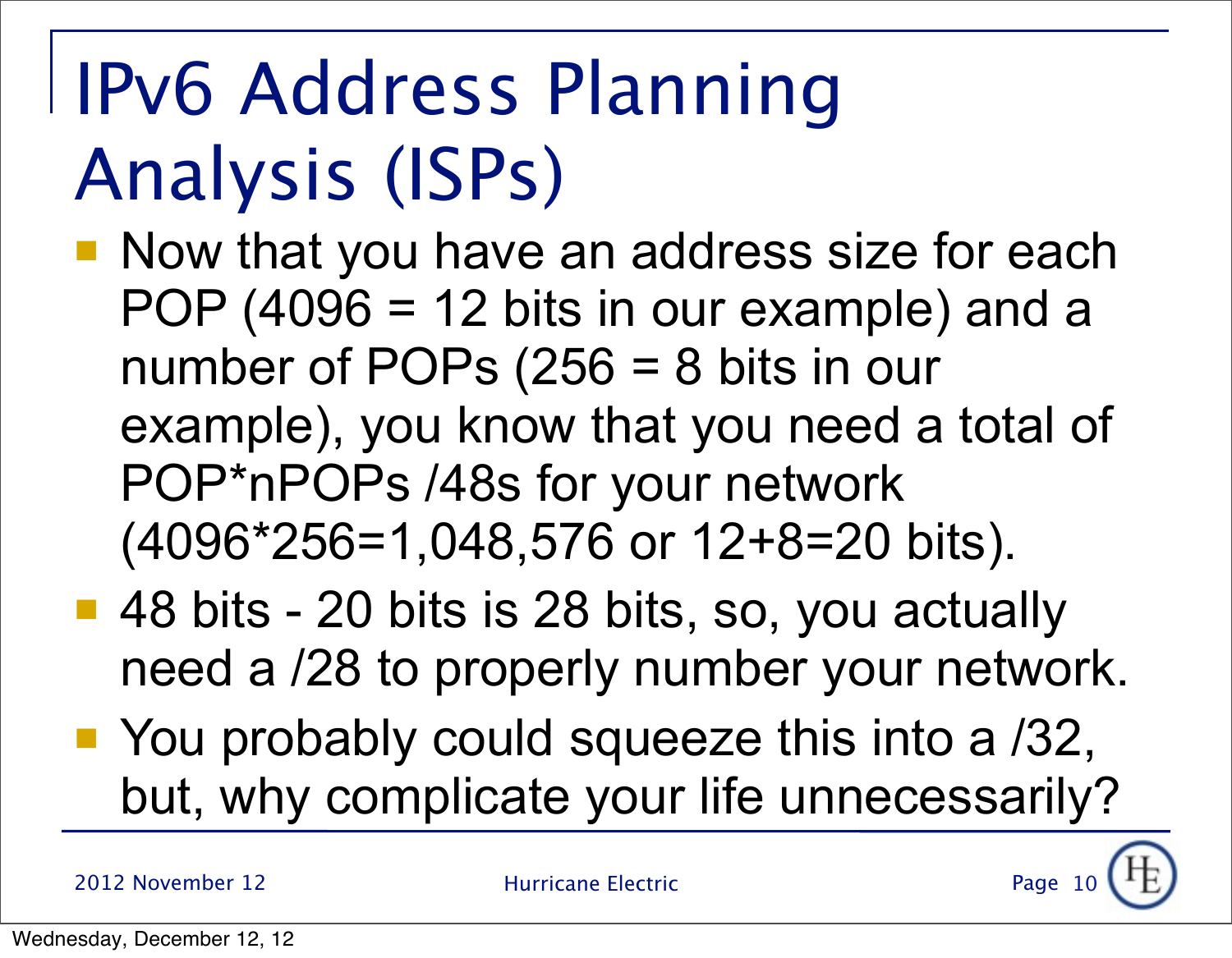#### IPv6 Address Planning Analysis (End-User Version)

- What's an end-site?
	- □ A single building, structure, or tenant in a multistructure building.
- **How much do I need for my end-site?** 
	- □ This is actually pretty simple in most cases.
	- $\Box$  Up to  $\sim$ 48,000 subnets needed, just give each end-site a /48.
	- $\Box$  If you have an end-site that needs more than 48,000 unique subnets, then assign the necessary number of /48s.

Page 1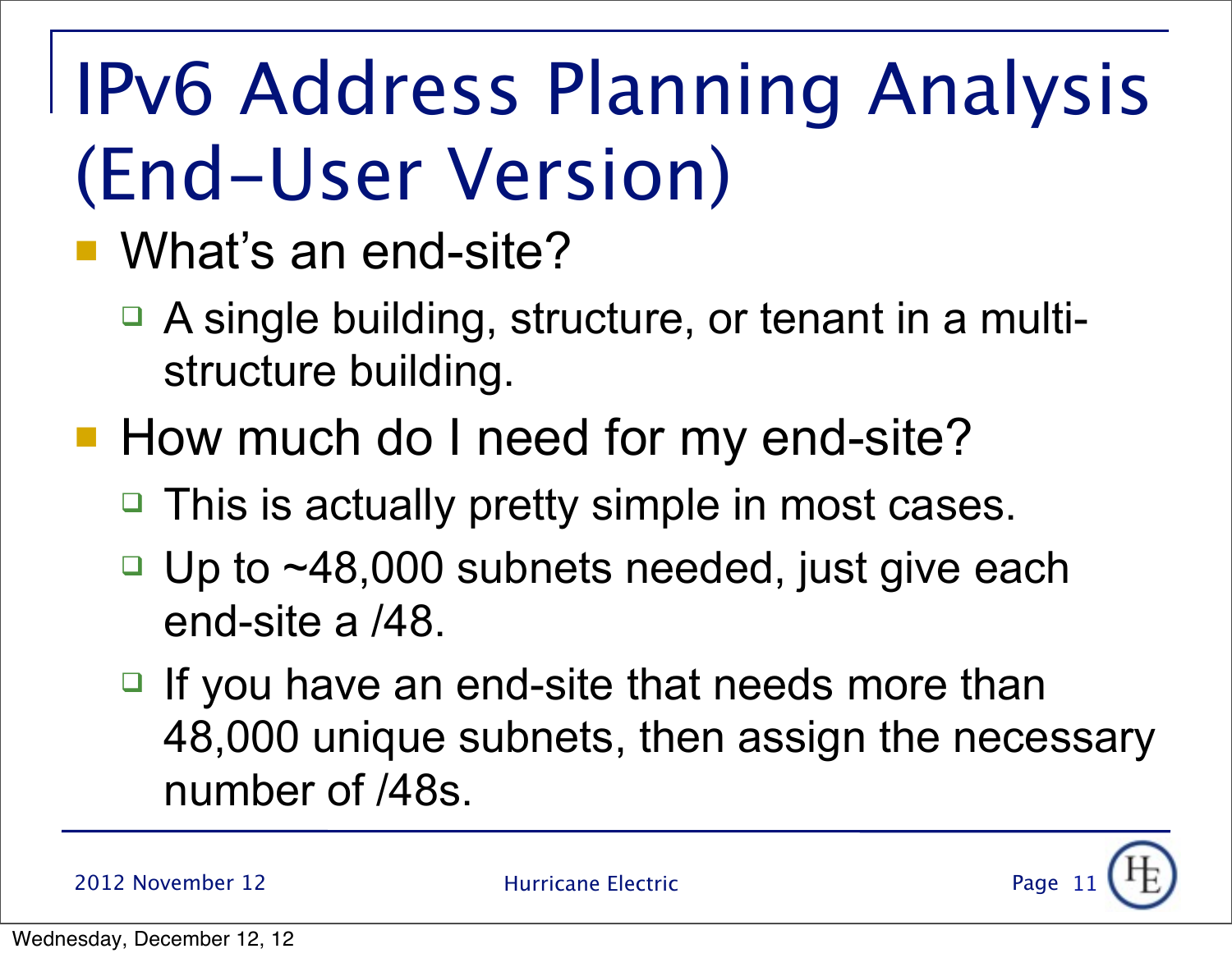#### IPv6 Address Planning Analysis (End-user)

- Take the total number of /48s you need for all of your end-sites and round-up to a nibble boundary (if your local RIR policy permits. Currently ARIN is the only RIR that explicitly permits this).
- Once you receive your /48s it is worth considering distributing them to end sites using sparse allocation to the extent practicable.
- Though the RIR will provide a single aggregable prefix, each end site can be an independent /48 and should be administered accordingly. However, when possible, routing should be aggregated.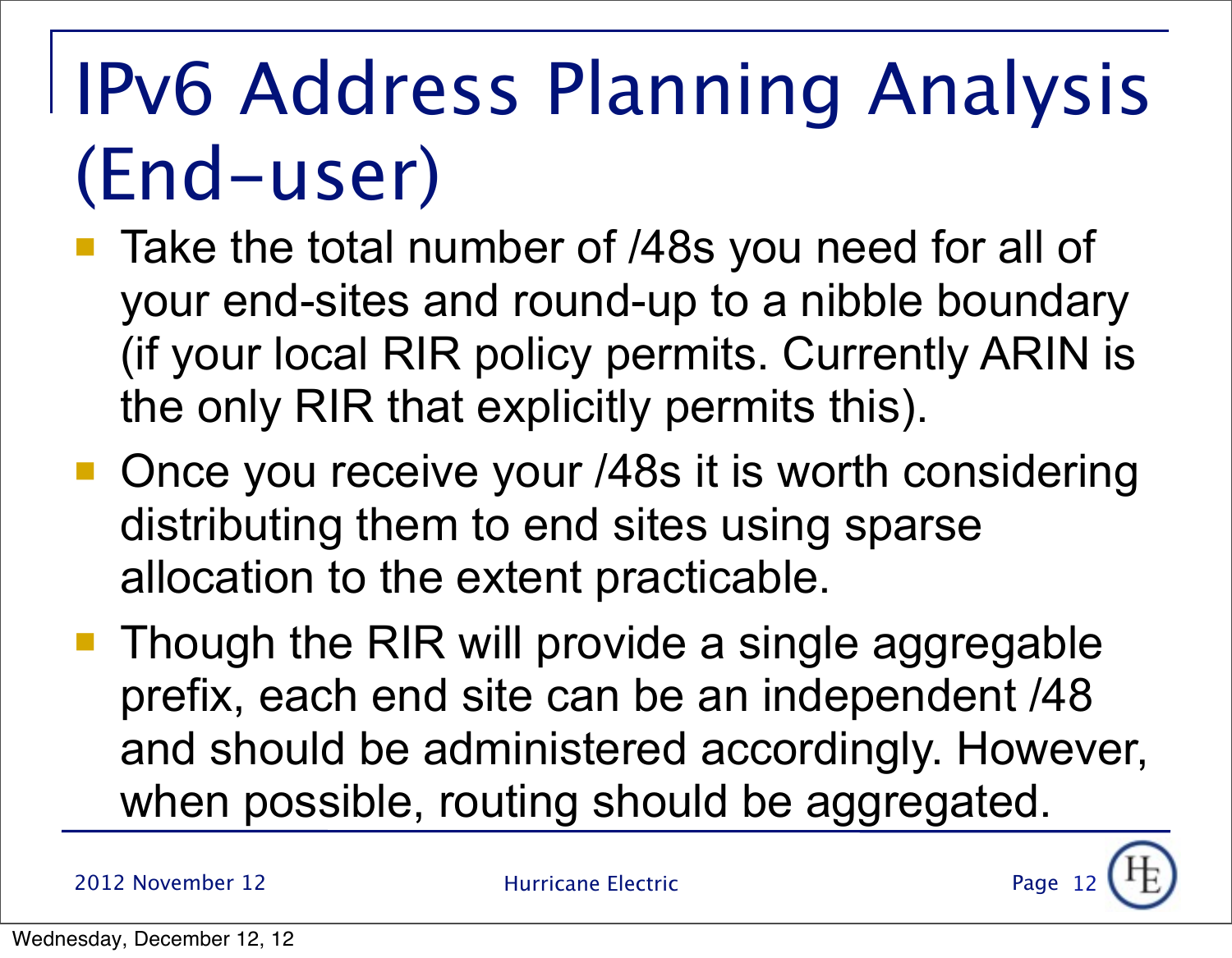## IPv6 Address Planning Apply for your addresses

- Now that you know what size block you need, the next step is to contact your friendly neighborhood RIR (Regional Internet Registry) and apply.
- Most RIRs provide either an email-based template or a web-based template for you to fill out to get addresses.
- **If you are a single-homed end-user, you** usually should get your addresses from your upstream rather than an RIR.

2012 November 12 **Hurricane Electric** Page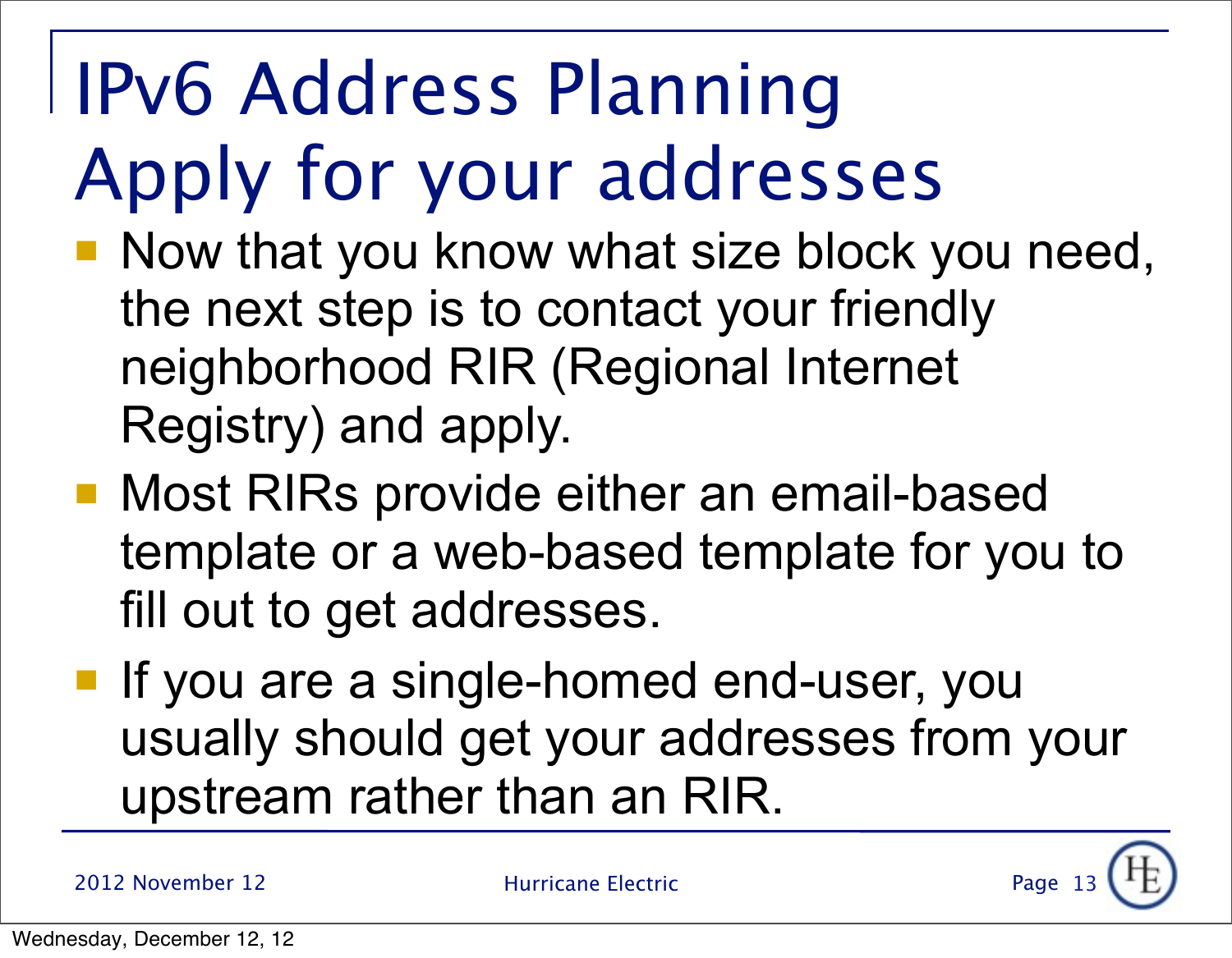#### IPv6 Address Planning The bad news

- The addressing methodology I described above may not be consistent with RIR policy in all regions (yet)\*.
- **This means you might have to negotiate to a** smaller block.
- All RIRs have an open policy process, so, you can submit a proposal to enable this kind of allocation, but, that may not help you immediately.
- \* Prop-096 in APNIC this week, Adopted 2011-3 in ARIN, mostly permitted in RIPE, not yet discussed in AfriNIC or LACNIC.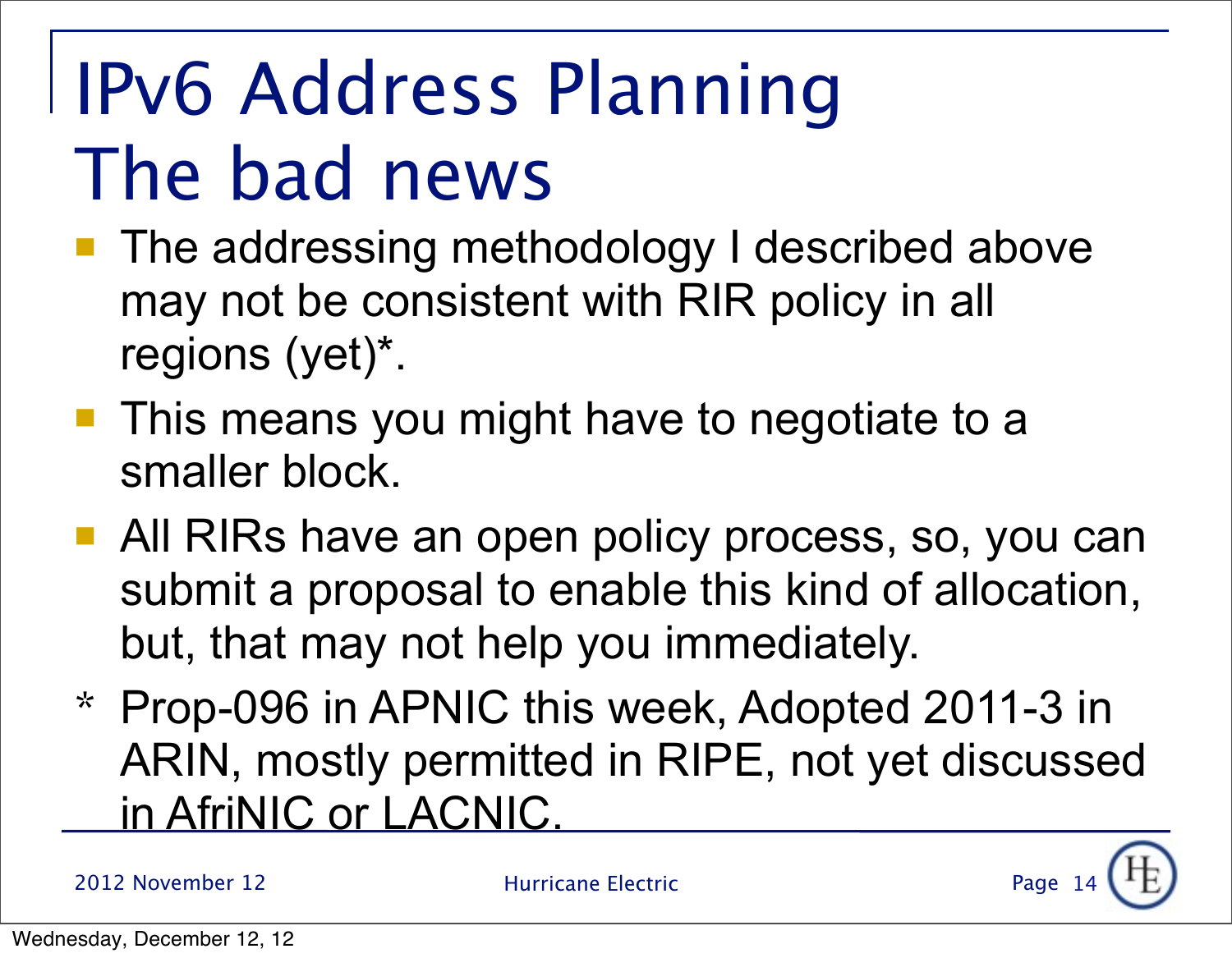#### IPv6 Address Planning The good news

- **Having things on nibble boundaries is** convenient, but, not necessary.
	- pip6.arpa DNS delegations
	- □ Human Factors
	- Routing Table management
	- □ Prefix lists
- The techniques that follow should work either way.

2012 November 12 **Hurricane Electric** Page 12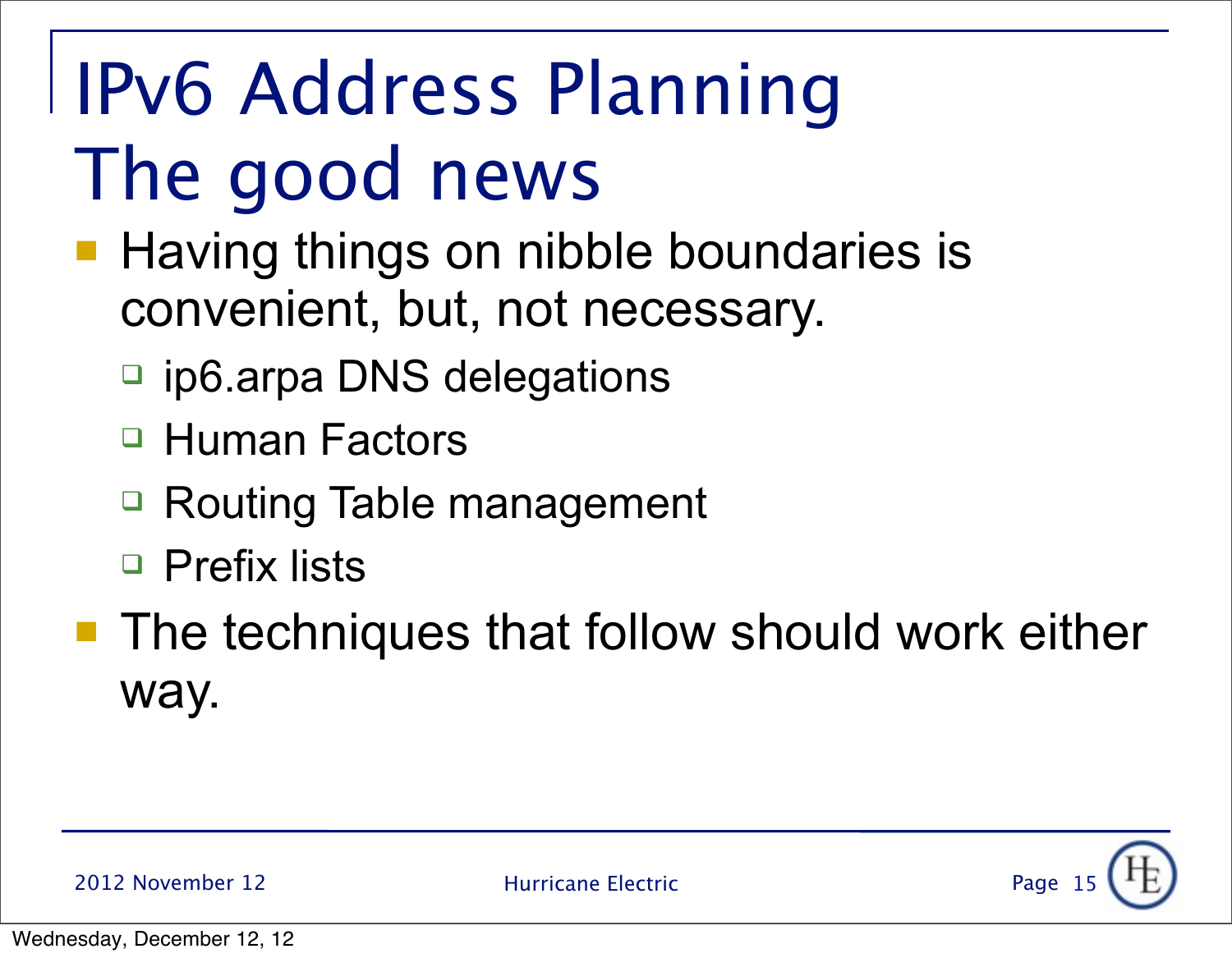# IP Address Planning Carving it up

- **These examples are for ISPs.**
- For the most part, you've already done this.
- Take the number you came up with for the nPOPs round-up and convert that to a number of bits  $(256 = 8$  bits in our example).
- Now, take what the RIR gave you (/28 in our example) and add that number to the above number  $(28+8 = 36)$  and that's what you need for each POP (a /36 in our example).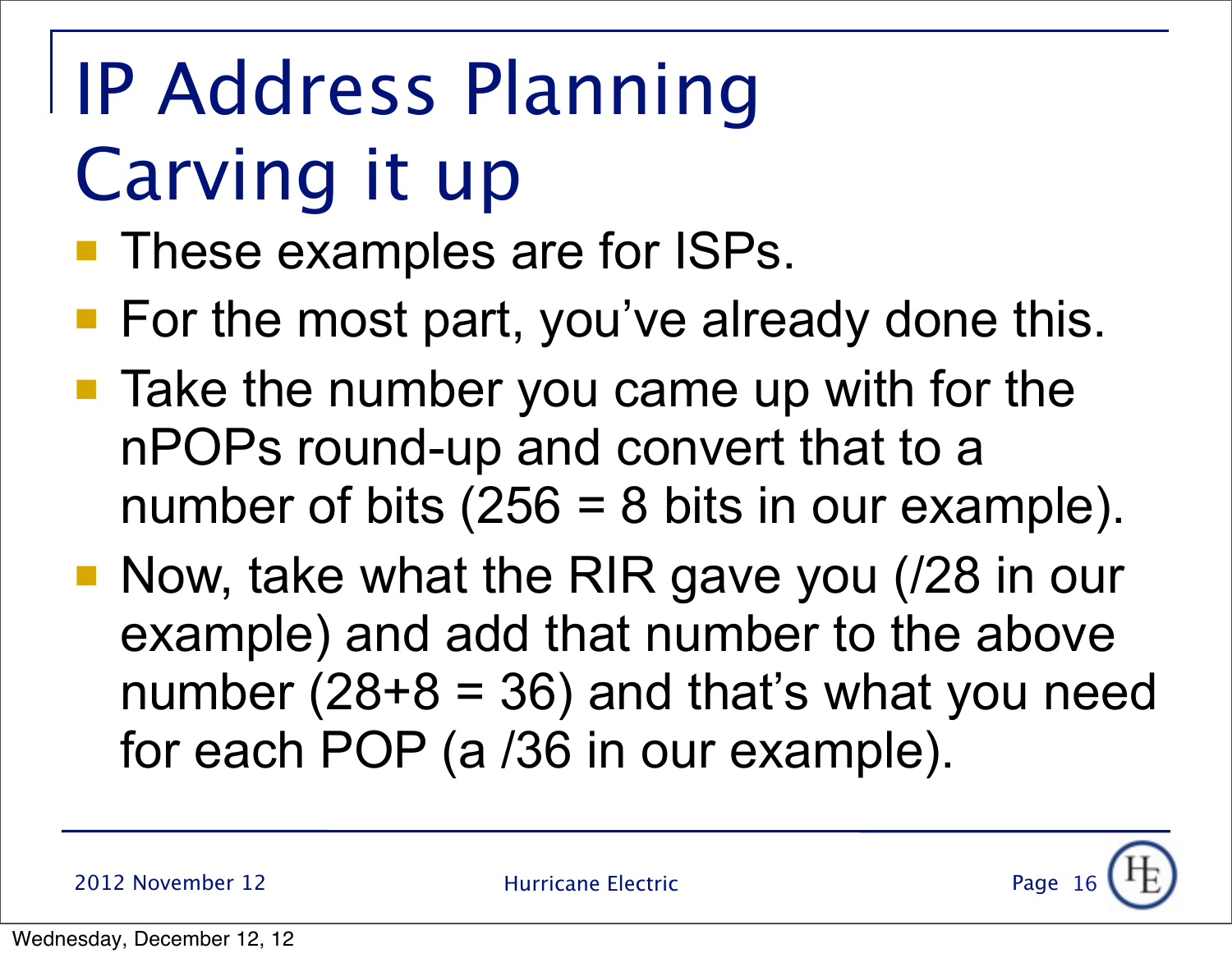

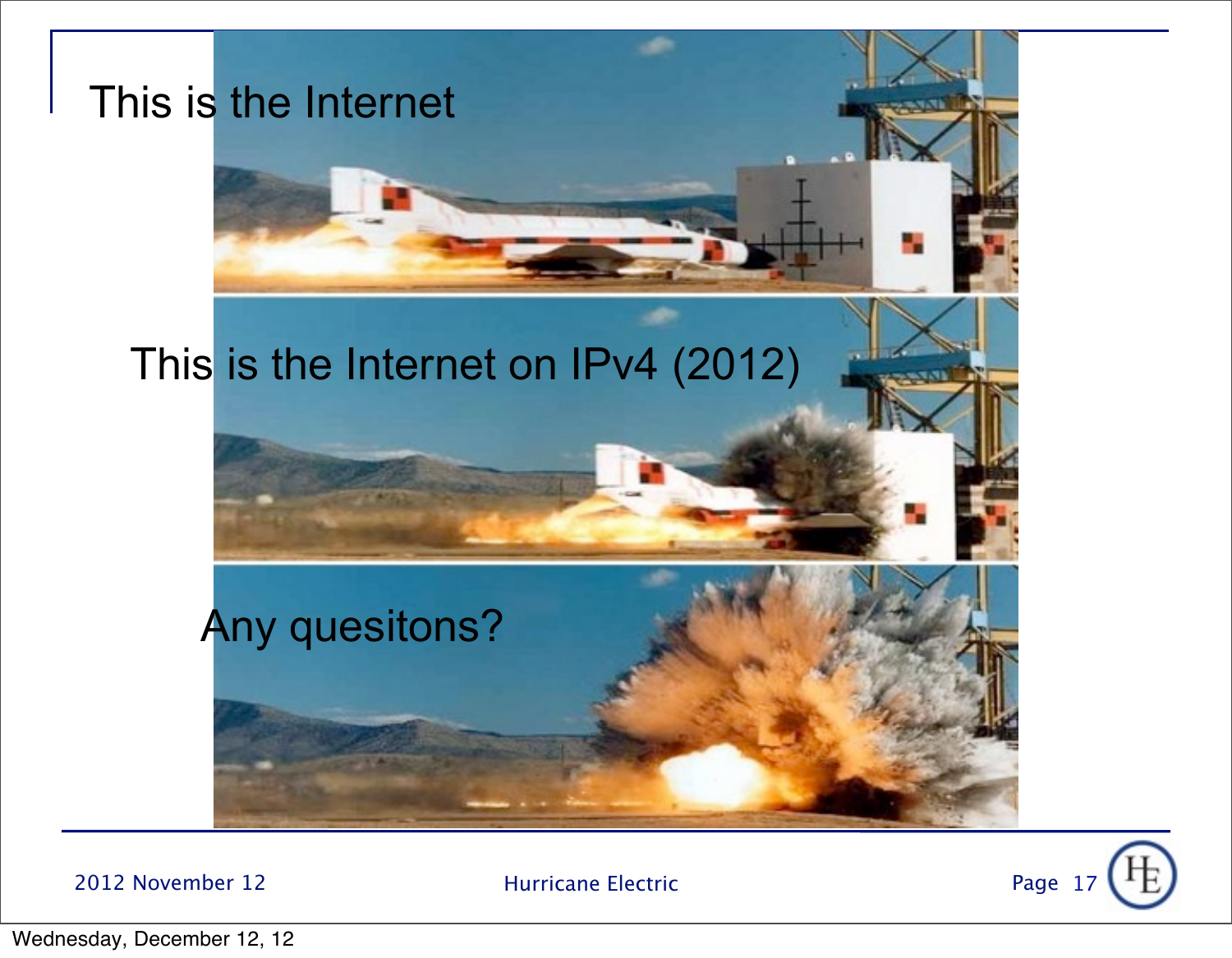## IPv6 Address Planning Carving it up

- Now let's give address segments to our POPs.
- **First, let's reserve the first /48 for our** infrastructure. Let's use 2000:db80 - 2000:db8f as our example /28.
- Since each POP gets a /36, that means we have 2 hex digits that designate a particular POP.
- Unfortunately, in our example, that will be the last digit of the second group and the first digit of the third group.

2012 November 12 **Hurricane Electric** Page 12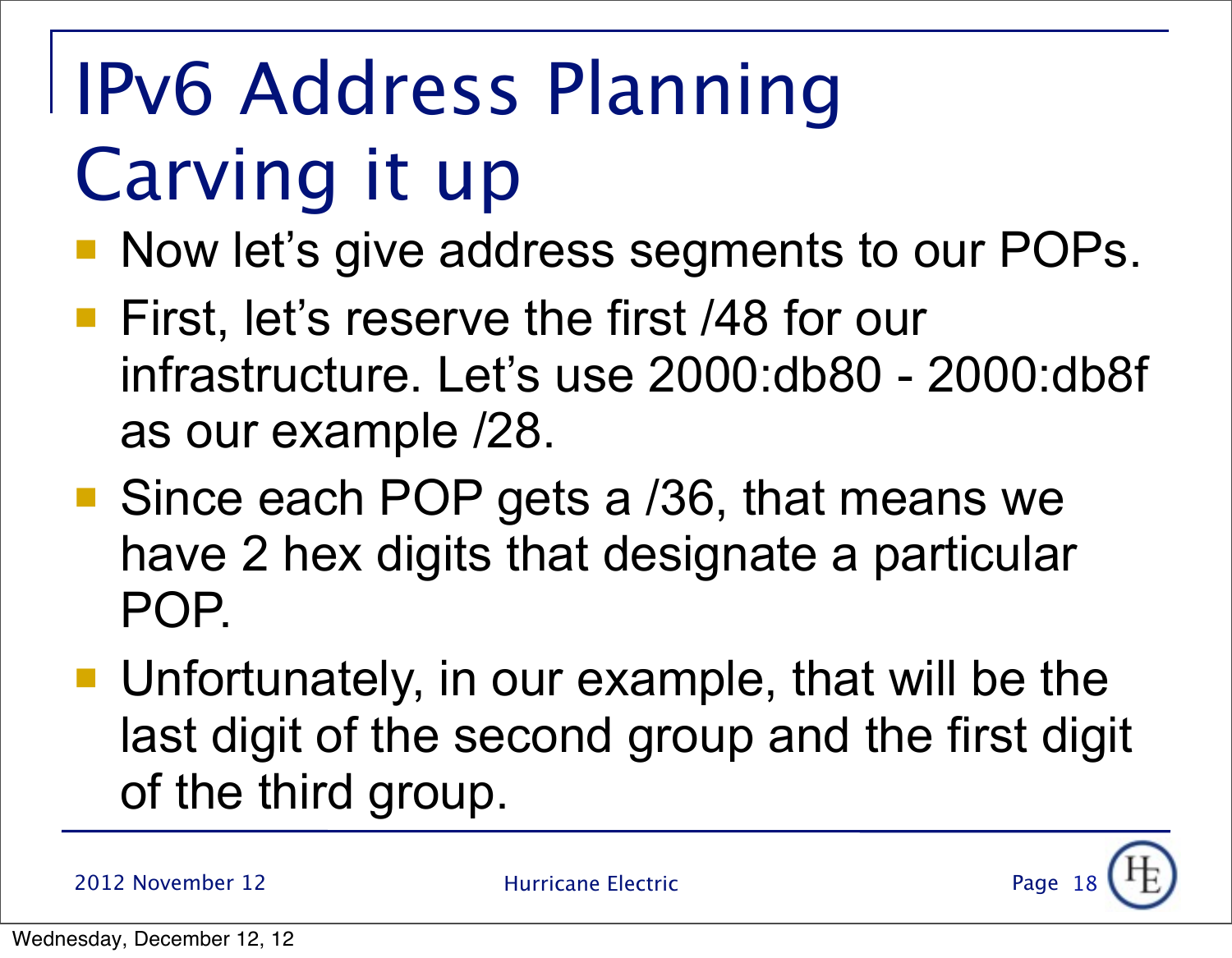## IPv6 Addressing Carving it up

- **Strategy** 
	- □ Sequential Allocation
		- Advantage: Simple, easy to follow
		- Advantage: POP Numbers correspond to addresses
		- DisAdvantage: Complicates unexpected growth
	- □ Allocation by Bisection
		- Advantage: Simplifies growth
		- Advantage: Greatest probability of Aggregation
		- Disadvantage: "Math is hard. Let's go shopping!"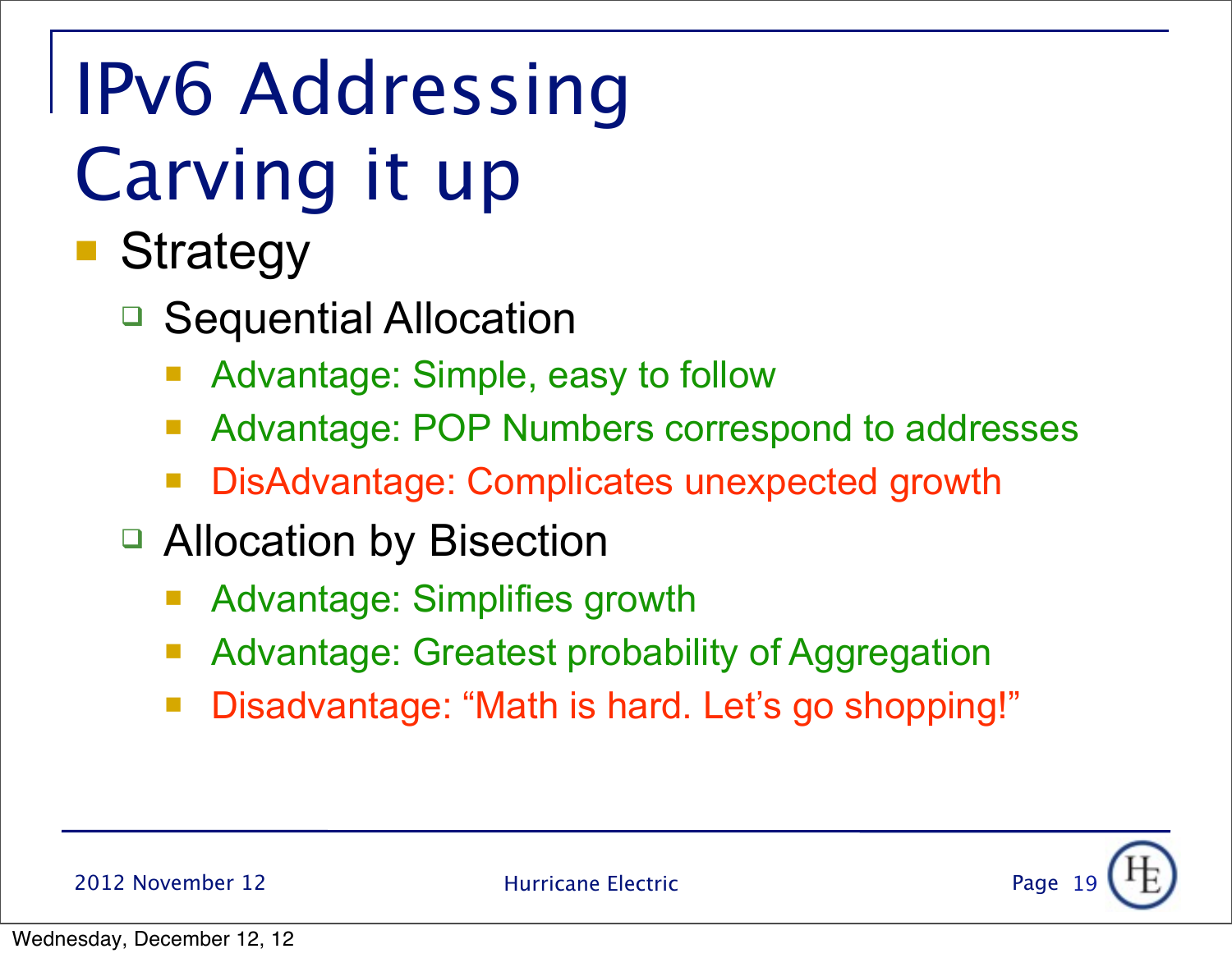## IPv6 Addressing Allocation by Bisection

- Bisection? What does THAT mean?
- Simple... It means to cut up the pieces by taking the largest remaining piece and cutting in half until you have the number of pieces you need.
- **Imagine cutting up a pie into 8 pieces...**



First, we cut it in half again<br>Then Again it in half again

2012 November 12 Hurricane Electric

Wednesday, December 12, 12

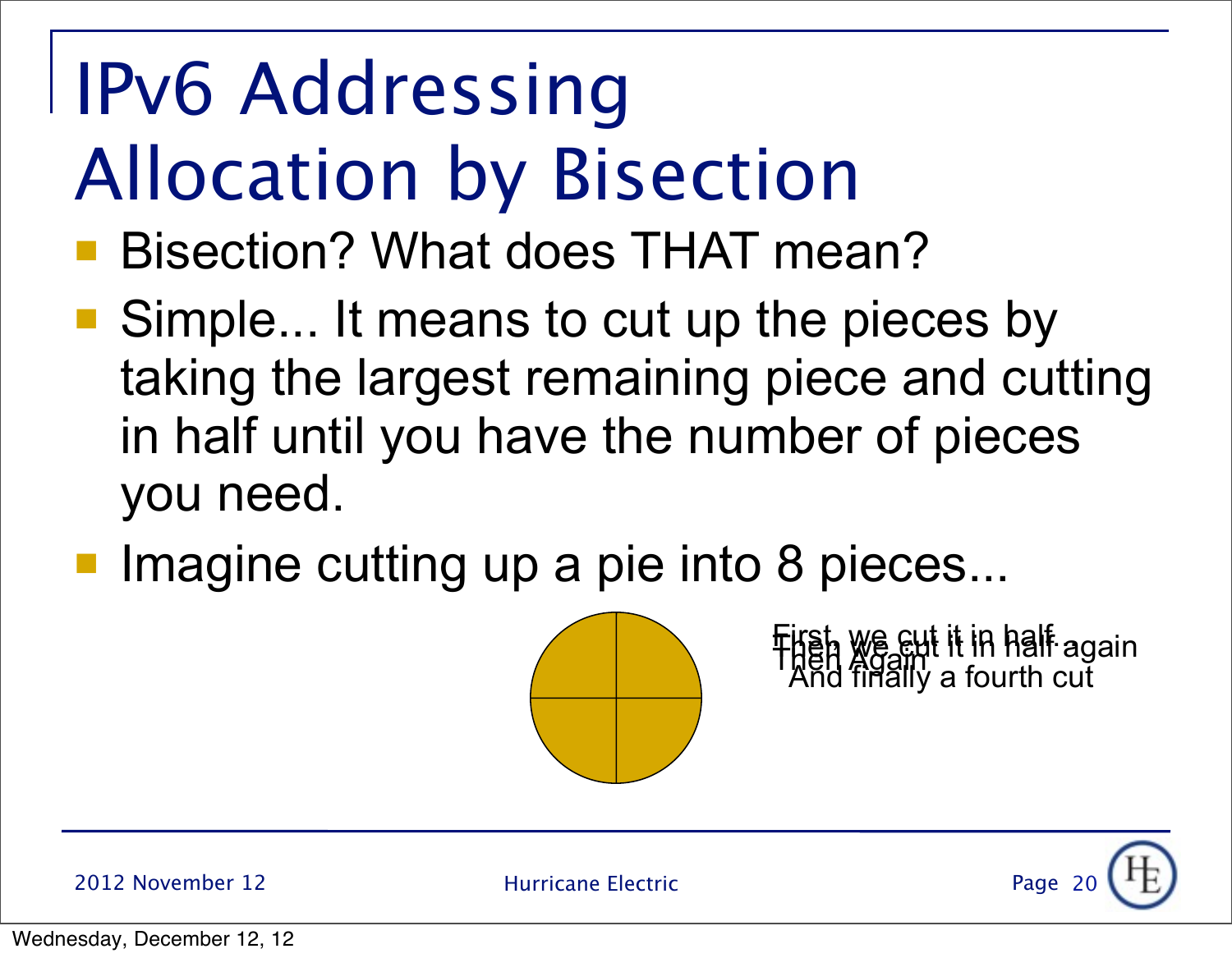## IPv6 Addressing Allocation by Bisection

- It's a similar process for IPv6 addresses.
	- Let's start with our 2001:db80::/28 prefix.
	- We've already allocated 2001:db80:0000::/48
	- □ Our available space is now 2001:db80:0001:: to 2001:db8f:ffff:ffff:ffff:ffff:ffff:ffff. Cutting that in half we get 2001:db88:0000::/36 as our first POP address.
	- That leaves the largest chunk at 2001:db88:1000:: to 2001:db8f:ffff:ffff:ffff:ffff:ffff:ffff. Cutting that in half, we get 2001:db8c:0000::/36 as our next POP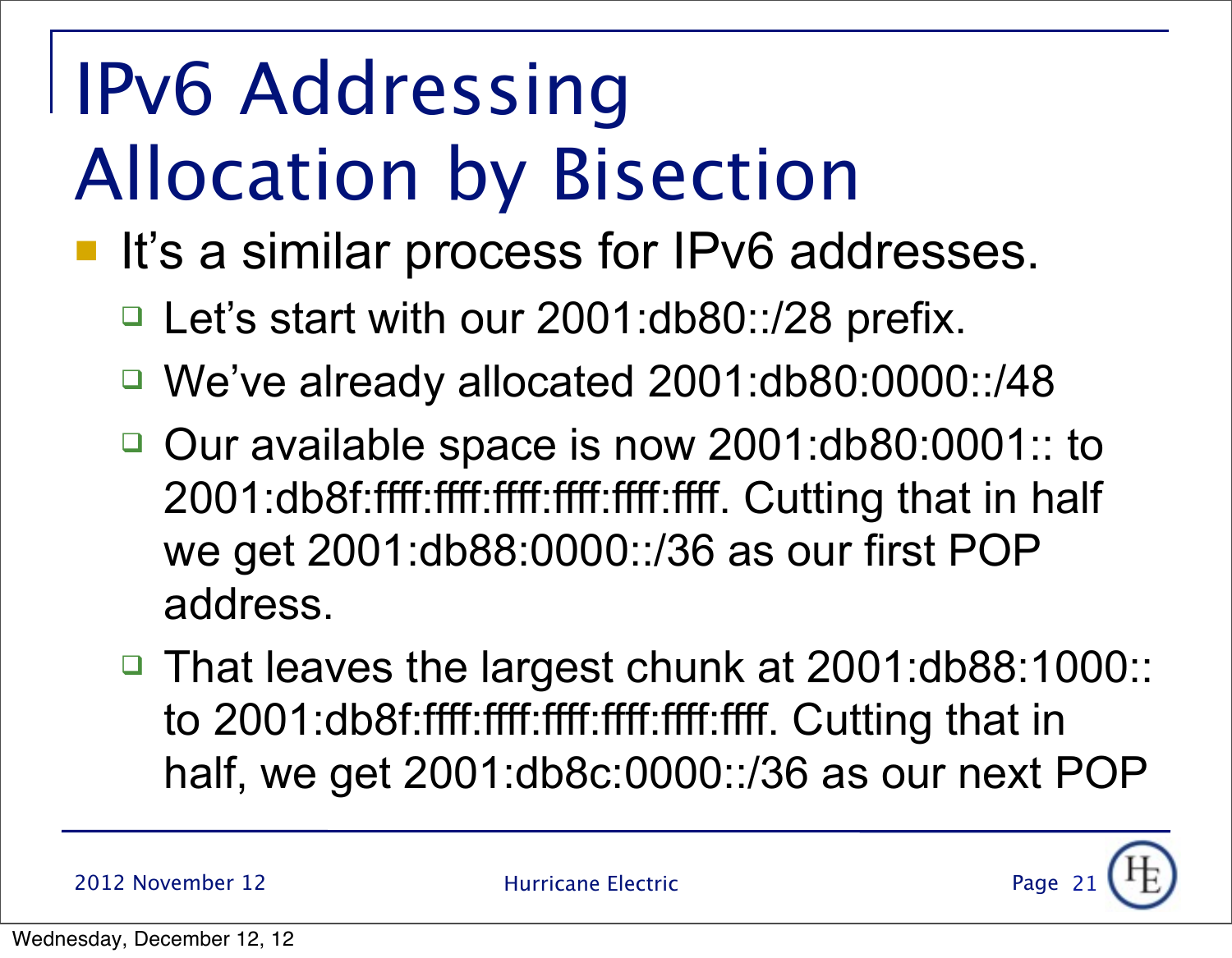#### IPv6 Address Planning Allocation by Bisection

■ After repeating this for 19 POP allocations, we have a table that looks like this:

| Infrsastructure   | 2001:db80:0000:/48   | POP <sub>1</sub>  | 2001:db88:0000::/36  |
|-------------------|----------------------|-------------------|----------------------|
| POP <sub>12</sub> | 2001:db80:8000::/36  | POP <sub>13</sub> | 2001: db88:8000::/36 |
| POP <sub>8</sub>  | 2001:db81:0000::/36  | POP <sub>9</sub>  | 2001:db89:0000::/36  |
| POP <sub>4</sub>  | 2001:db82:0000::/36  | POP <sub>5</sub>  | 2001: db8a:0000::/36 |
| POP <sub>14</sub> | 2001: db83:0000::/36 | POP <sub>15</sub> | 2001: db8b:0000::/36 |
| POP <sub>2</sub>  | 2001: db84:0000::/36 | POP <sub>3</sub>  | 2001: db8c:0000::/36 |
| POP <sub>16</sub> | 2001: db84:8000::/36 | POP <sub>17</sub> | 2001: db8c:8000::/36 |
| POP <sub>10</sub> | 2001: db85:0000::/36 | <b>POP11</b>      | 2001:db8d:0000::/36  |
| POP <sub>6</sub>  | 2001: db86:0000::/36 | POP <sub>7</sub>  | 2001: db8e:0000::/36 |
| POP <sub>18</sub> | 2001:db87:0000::/36  | POP <sub>19</sub> | 2001:db8f:0000::/36  |

2012 November 12 **Hurricane Electric** Page 12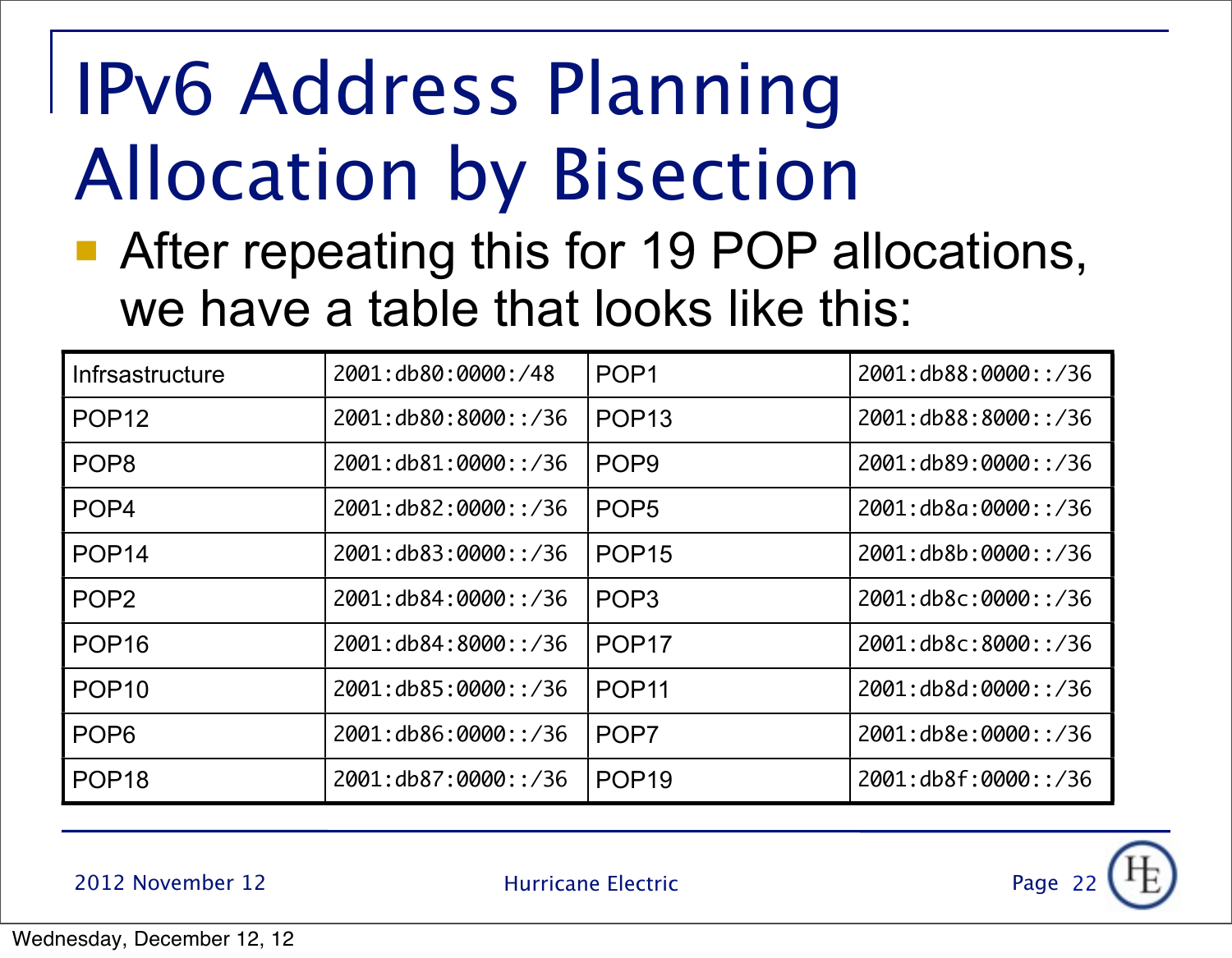#### IPv6 Address Planning Allocation by Bisection

- Notice how by doing that, most of the /36s we created have 15 more /36s before they run into allocated space and all have at least 7.
- Notice also that if any POPs get larger than we expect, we can expand them to /35s, /34s, /33s, and most all the way to a /32
	- without having to renumber.
- By default, at /36, each pop has room for 4096 /48 customers. End sites that need more than a /48 should be extremely rare\*.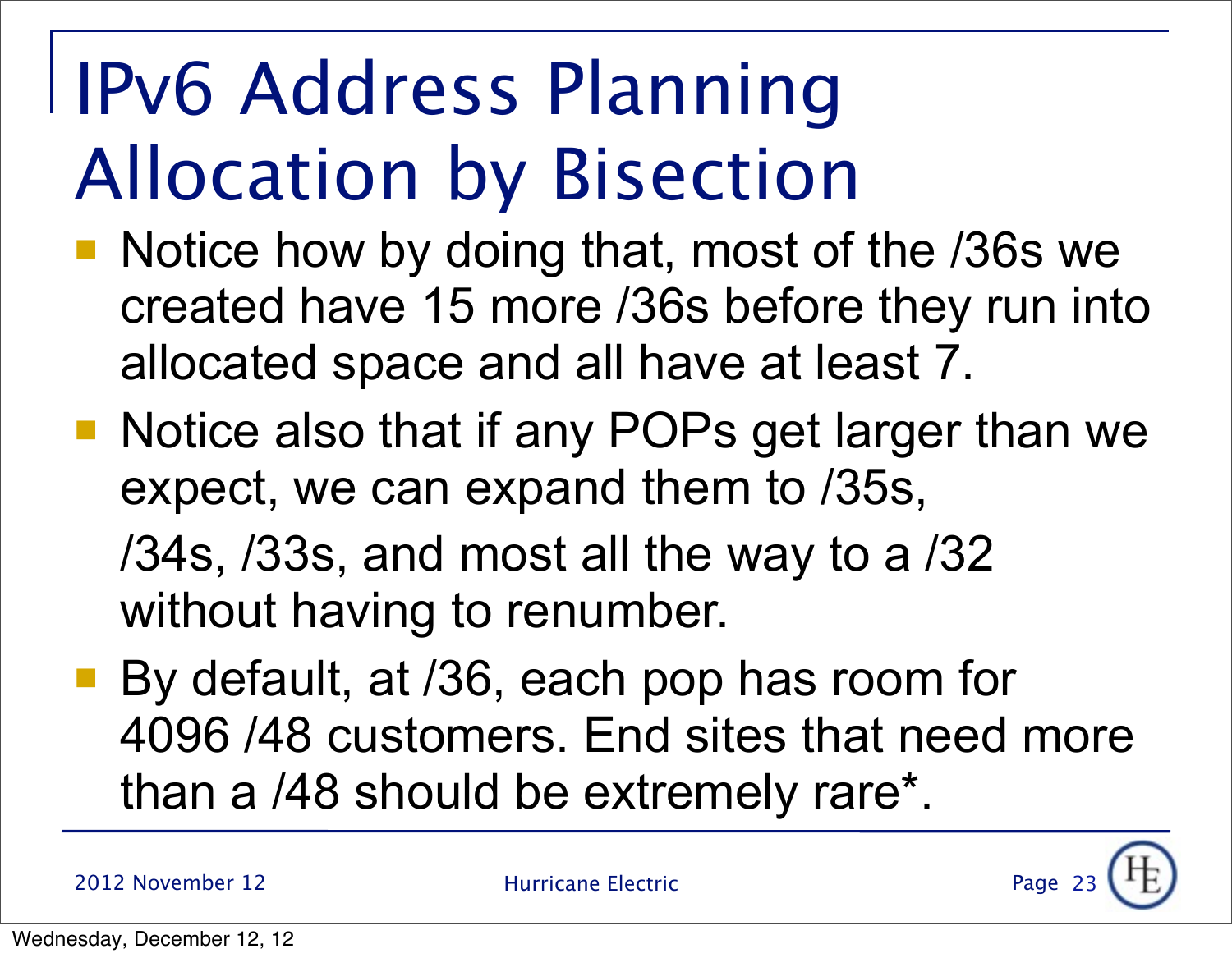#### IPv6 Address Planning Allocation by Bisection

\* End Site means a single customer location, not a single customer. Many customers may need more than a /48, but, with 65,536 /64 subnets available, even the largest building should be addressable within a /48.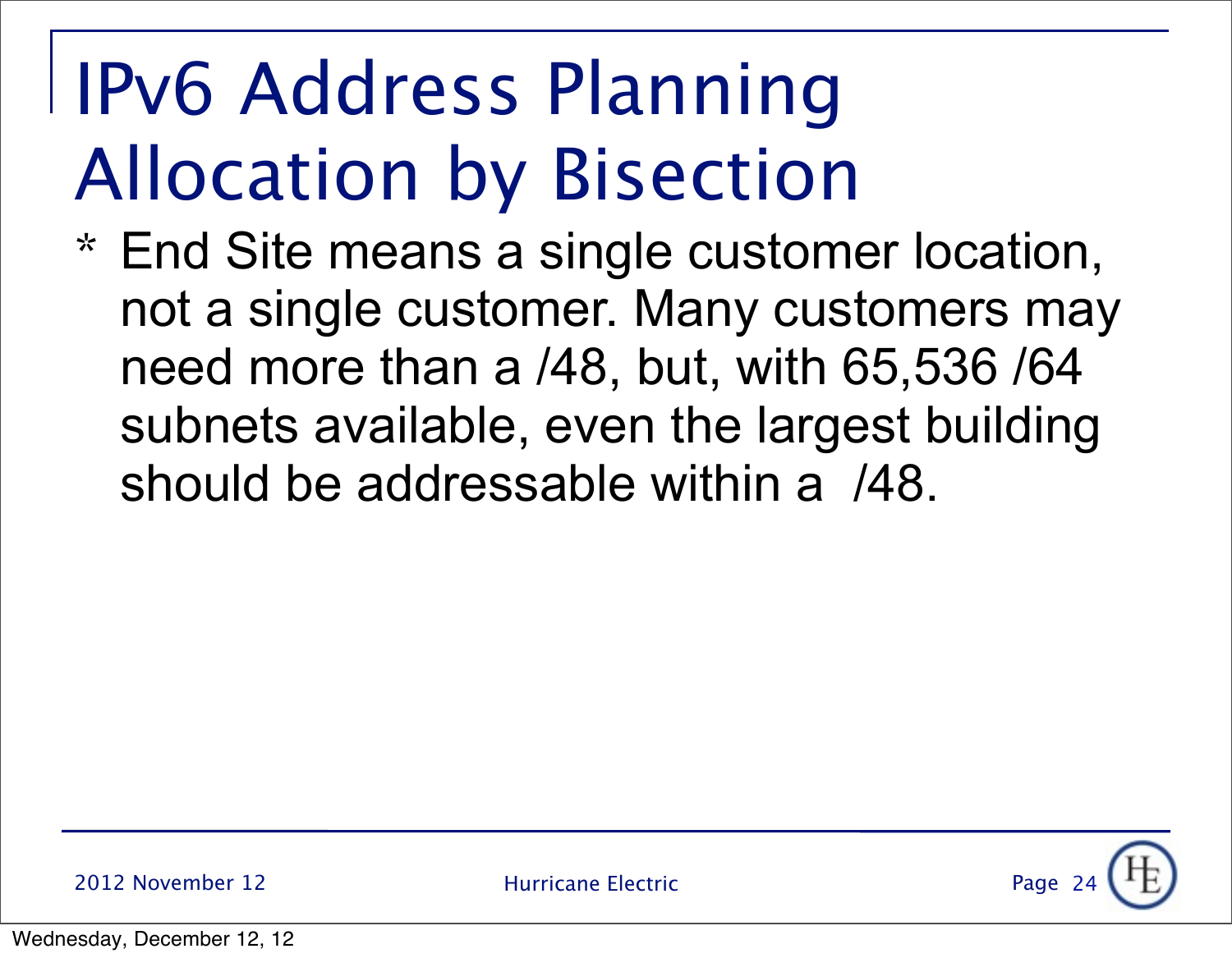#### Q&A



#### Contact:

Owen DeLong IPv6 Evangelist Hurricane Electric 760 Mission Court Fremont, CA 94539, USA <http://he.net/>

 

owend at he dot net 
+1 (408) 890 7992